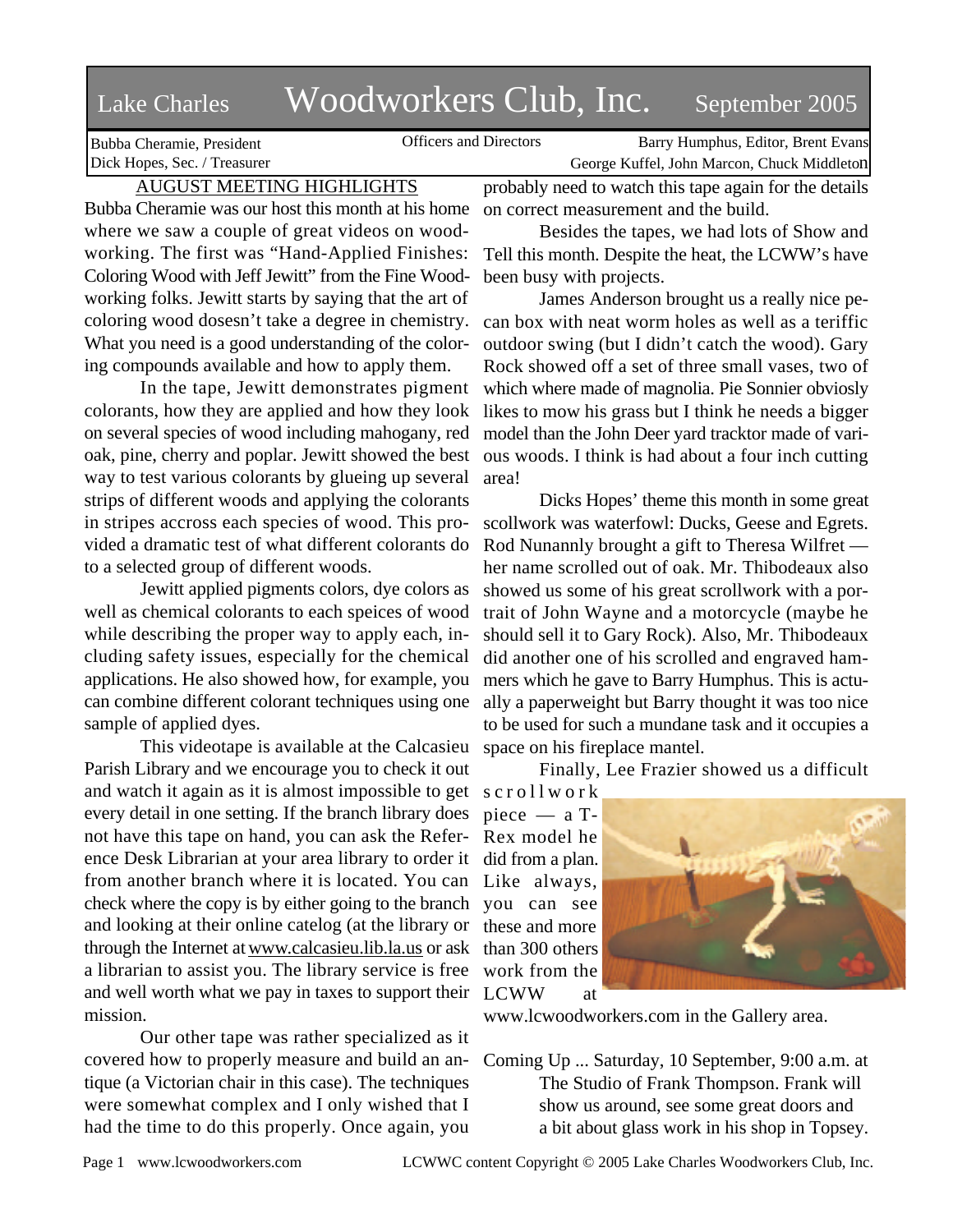### HURRICANE KATRINA RELEIF

We were going through our stoarage rooms to see what could be found that would benefit the Hurricane Katrina refugees in Lake Charles shortly after they began arriving at the LC Civic Center. We ran across a couple bags of LCWW made toys that had been missed for delivery to the Lake Charles Womens Shelter a couple of years ago. The toys were taken to the Civic Center and donated for the children of the storm refugees.

# SANDING WOOD SURFACES

The first step to a good finish is to make sure the surface the finish will be applied to is free of all defects such as dents, gouges, scratches and milling marks. Most finishes bring out the natural grain and beauty of the wood. Unfortunately, they may also magnify any defects that may have gone unnoticed. What appears to be a minor defect on raw wood will stand out like a sore thumb when a stain or finish is applied.

Surface preparation should begin before the project is assembled. A fair amount of common sense should be used during construction. For example: any surface that can't be easily reached after assembly should be sanded before assembly. In general attention to detail such as tight joint lines and excess glue squeeze out should be addressed during construction. Excess stain will accumulate between poorly fitted joints and will appear as unsightly dark lines when the finish has been applied. The glue squeeze out should be left to dry and then removed by using a scraper. During construction constantly ask yourself, "How will this affect the surface when I apply a stain or finish"?

If you wish to build a quality piece of furniture, buy good quality lumber, free of knots, sap, blemishes etc. If you do so, about the only defect you will have to deal with on the board will be mill marks. When boards are run through a planer, the rotating planer knives take shallow bites out of the wood. Mill marks appear as a series of repeating raised bumps that run across the grain of the board. If the knives are very dull, the marks really stand out, but more often they are less pronounced, in some cases invisible to the naked eye. It's important to note that mill marks are present on every board that has been run through a planer, regardless of quality or source. Sometimes mill marks are very hard to see. If you don't detect and remove them, they will really stand out once a stain or finish has been applied. The best way to sight mill marks or any other minor flaws or defects is to use reflected light. Position a lamp above the work surface at about a 30 degree angle to the surface. You will be surprised when the marks you could not see before now look

like mountain peaks and valleys. Overall, the best way to remove mill marks and other minor defects like small surface scratches is by sanding.

There are several types of sandpaper, some are designed for sanding finishes like lacquer and varnish while others are best for sanding raw wood. Garnet Paper is an orange colored sandpaper that is made of a natural abrasive. It is excellent for sanding raw wood. Another type of paper that is favored by furniture and cabinet makers for sanding raw wood is Aluminum Oxide paper (sometimes known as production paper). This is the standard brownish colored paper found in most hardware and paint stores. Aluminum Oxide is a man made abrasive and will last a little longer than Garnet paper. Either of the two will produce excellent results. The types of paper you want to stay away from for sanding raw wood are the Silicon Carbide (Wet or Dry) paper which is black in color, and the light gray colored papers which are lubricated and used to sand lacquers and other topcoats.

Sandpaper is graded by using a number system. The finer the paper, the higher the number. Garnet and Alum. Oxide paper range in grit sizes from 36 (Very Corse) to 240 (Fine). Even finer sandpaper can be purchased for sanders such as 3M's Microfine series from 100 microns down to 15 microns (in this case, the lower the number the finer the grit).

Over the past few years a variety of sanders have been introduced onto the woodworking market. Some work very well, while others, not so well. The three most common sanders used for surface prep are a belt sander, orbital sander (pad sander) and random orbital sander. Each sander produces a distinct surface finish. A belt sanderis best used when a lot of material has to be removed from the surface. For example when glued up boards have to be leveled. It is a dangerous tool, make one mistake and you may wind up ruining the workpiece. Even though a belt sander removes stock quickly, I don't think it's worth the risk. The belt sander leaves straight lined scratch pattern. While orbital sanders do not remove stock like belt sanders, some of the heavier models like the Porter Cable Model 330 Speed Bloc will do a great job of removing scratches and milling marks when a piece of 80 grit sandpaper is mounted to it. These sanders leave small orbital scratch patterns that are nearly invisible to the naked eye. When using an orbital sander, don't press down too hard on the worksurface. Let the weight of the machine do the job. Although you can initially sand across grain make sure you take your last passes with the grain to avoid leaving scratch marks on the stock. The random orbital sander creates an orbital as well as revolving motion, and removes stock much quicker than a pad sander

Page 2 Lake Charles Woodworkers Club, Inc. Continues on Page 3